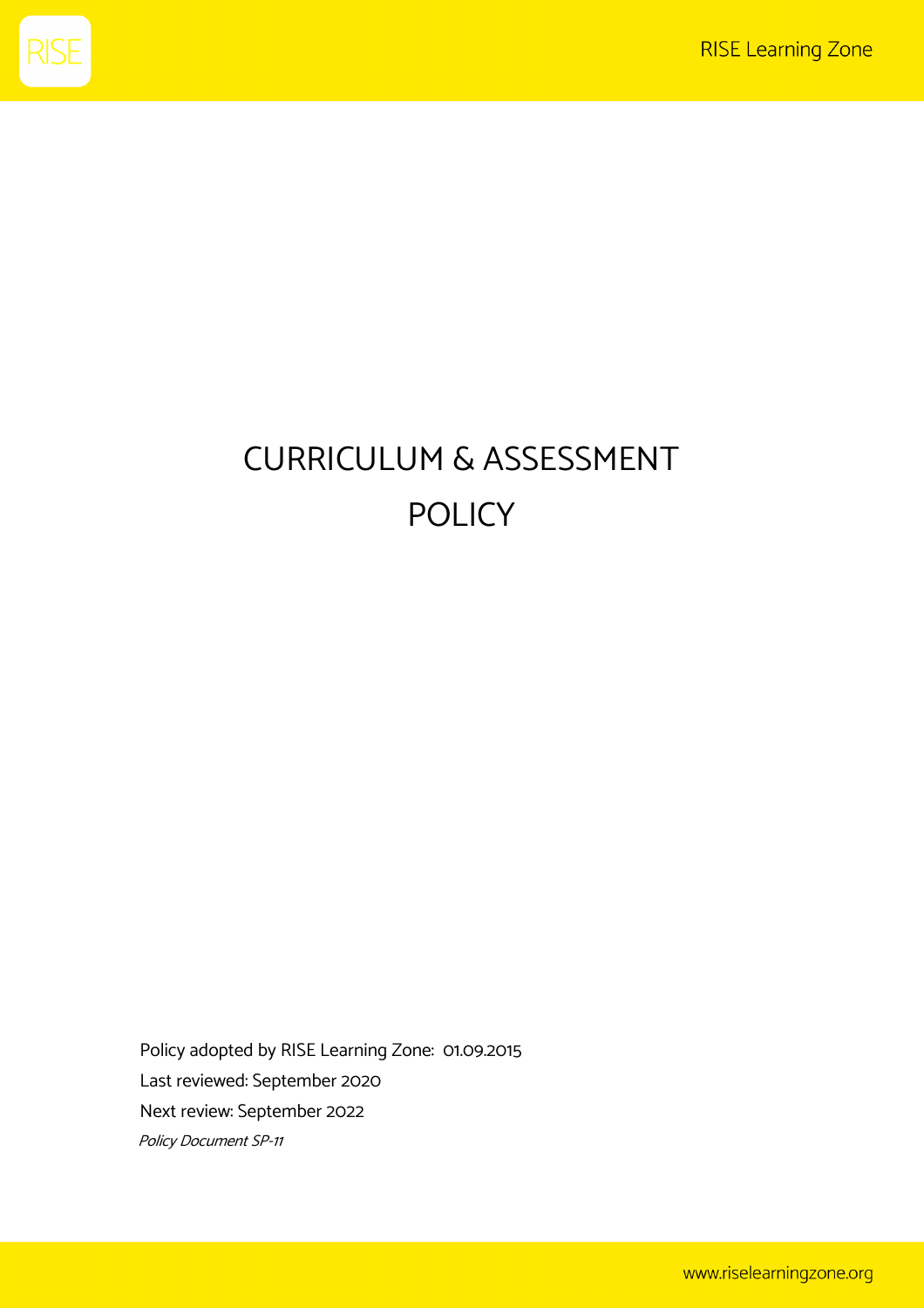# RISE LEARNING ZONE CURRICULUM & ASSESSMENT POLICY

#### **Curriculum and Assessment Policy and Curriculum Plan**

We specialise in providing young people aged 14 – 16 and 16-18 (NEET) who are struggling with ability, attendance and behavioural issues in local schools the chance to learn in a different environment with an attentive and supportive atmosphere. Our work is aimed at learners who for a number of reasons are performing below the required level for their age, and aim to progress them to Level 2 qualifications by the time they leave us.

We believe that all children and young people have a right to a broad, balanced and relevant education, which provides progression to a positive future while recognising individual strengths, needs, weaknesses and talents. While taking account of legislative requirements and the needs of referrers such as local schools and the LA; we omit some aspects of the National Curriculum. This is in order to provide more time and space for our full foundation-learning package along with the need to improve literacy, numeracy, ICT, employability and social skills of young people with behavioural issues arising from a number of reasons.

# **Our Curriculum Offer**

The curriculum is delivered in conjunction with a varied support package, which engages the student by helping them to overcome barriers to learning and encourages a discovery, development and realisation of potential and talents.

We believe our curriculum is:

Inclusive – recognising the entitlement of every student to access learning relevant to their own individual needs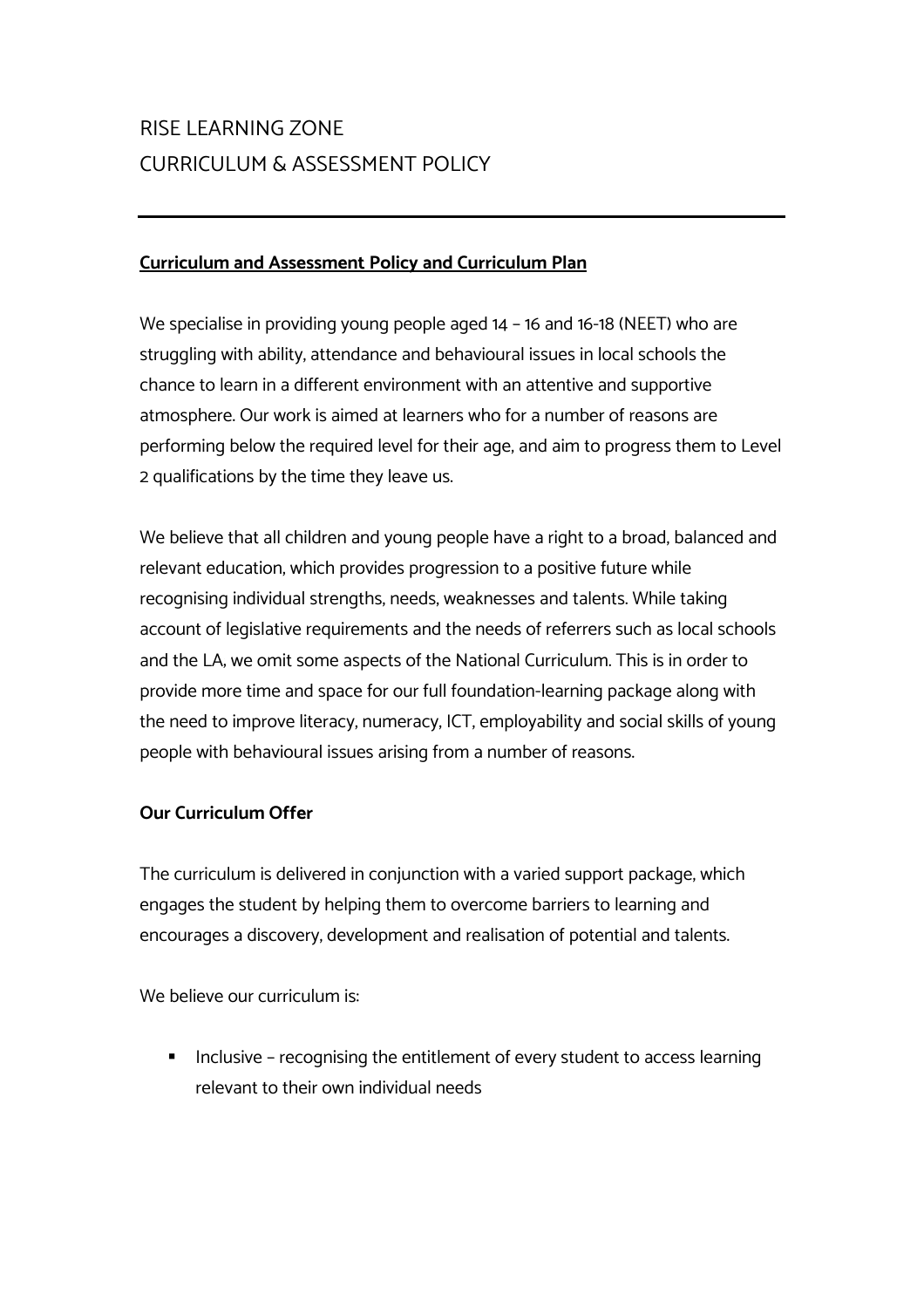- Enabling providing students with the skills they need to achieve maximum success both in their academic futures and in their personal, physical, social and emotional needs.
- Personalised stimulating, challenging and meeting the learning needs of every student.
- Collaborative together providing as comprehensive a range of opportunities as possible "the whole being greater than the sum of the parts". This will enable flexible use of highly specialist resources as well as maximising the efficiency and effectiveness of staff and organisational models.
- § Developmental does not undermine the fundamental British values of democracy, the rule of law, individual liberty and mutual respect and tolerance of those with different faiths and beliefs.

# **Our Learners**

We take referrals from Nottingham and Nottinghamshire LA's, Schools, PRUs, Youth Offending Teams, SENCOs, social workers, youth workers, CAMHS, Nottingham Futures, special schools and parents.

Our learners are referred to us for a variety of reasons including:

Poor school attendance Low levels of literacy and numeracy Displaying challenging or offending behaviours that led to, or put them at risk of, exclusion Having some learning difficulties Health problems, especially mental health problems or conduct disorders Disadvantaged or challenging family backgrounds Having complex social and emotional needs

#### **What we aim to do**

Recognise that learning difficulties, personal problems and experiences may affect a learner's concentration, energy and enthusiasm to participate in learning; we aim to: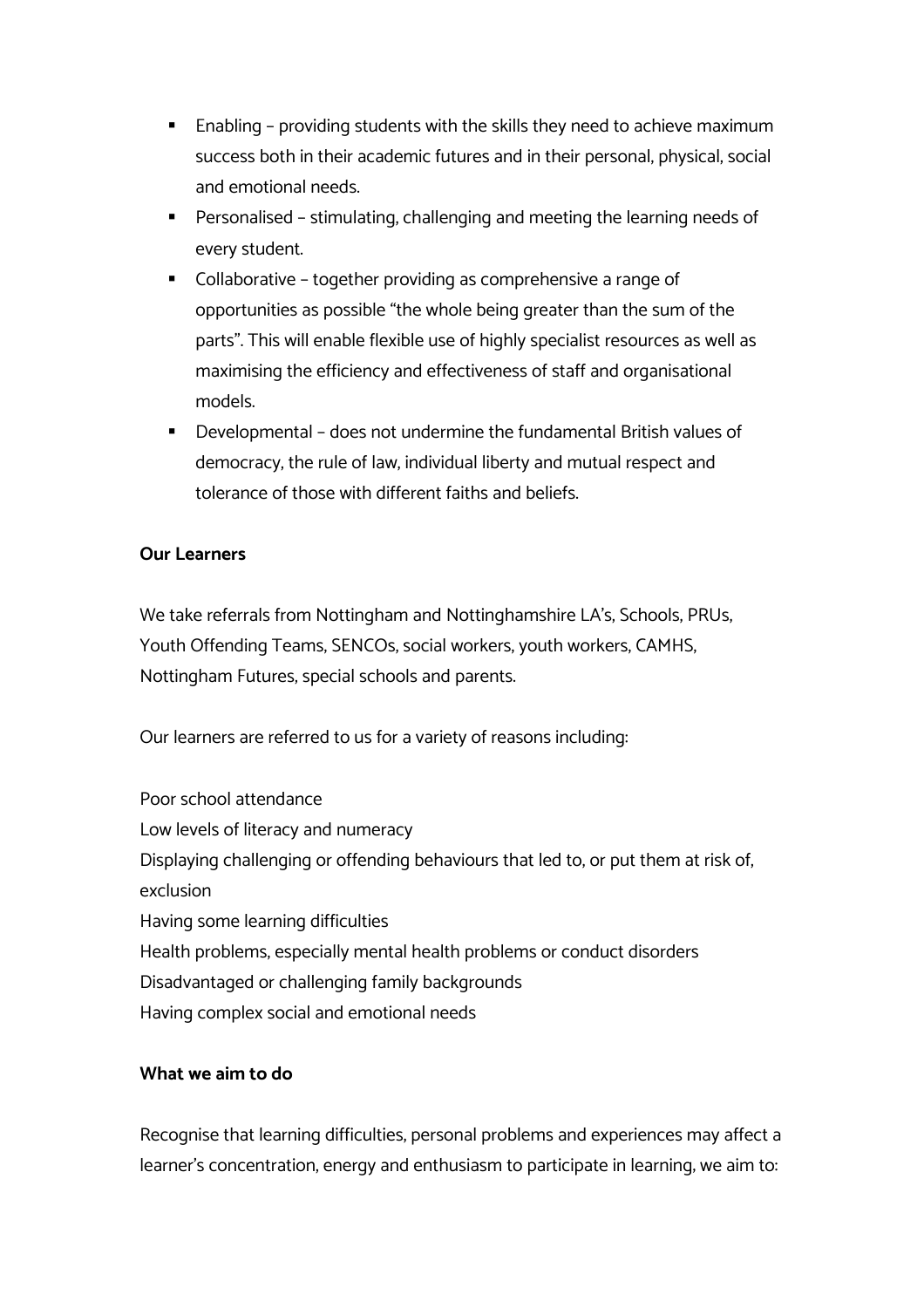- Embed a culture of mutual respect between tutor, learner and learning support workers
- Offer young people a learning environment of small numbers
- Be patient with young people as they learn, especially as many have been out of the learning environment for a number of months or years
- Treat young people in a civilised and dignified manner.
- Facilitate the acquisition of knowledge, skills and qualities that will help learners to develop intellectually, emotionally, socially, spiritually, physically, morally, culturally and aesthetically, to encourage them to become independent, responsible, useful, thinking, confident and considerate members of the community.
- Challenge stereotypical, territorial and negative attitudes in young people and build up genuine confidence and self-esteem.
- All teachers will ensure opposing and balanced views are represented and on offer to pupils in lessons, or outside, by all staff.
- Encourage respect for other people, paying particular attention to the protected characteristics set out in the Equality Act of 2010 and described in our Equal Opportunities Policy (OP-02), Equality & Diversity Policy (OP-03), and Equal Opportunities for Young People Policy (SP-05).
- Provide an appropriate level of support to learners with English as an Additional language (EAL).
- Embed a system of wrap around pastoral support, with parental and interagency working that puts the learner and their education at the centre, to find practical solutions to obstacles of learning.
- Include young people in the leadership and management of the programme, with regular consultations and real positions of responsibility and influence.
- Provide opportunities to gain worthwhile, externally accredited qualifications that lead to planned progression routes into further education, training and employment.
- Work with outside agencies, the Futures service and local businesses to provide information, advice and guidance about possible career paths and support learners into their chosen destinations; and to ensure this information is impartial, accurate, and enables them to make informed choices about their career options, encouraging them to fulfil their potential.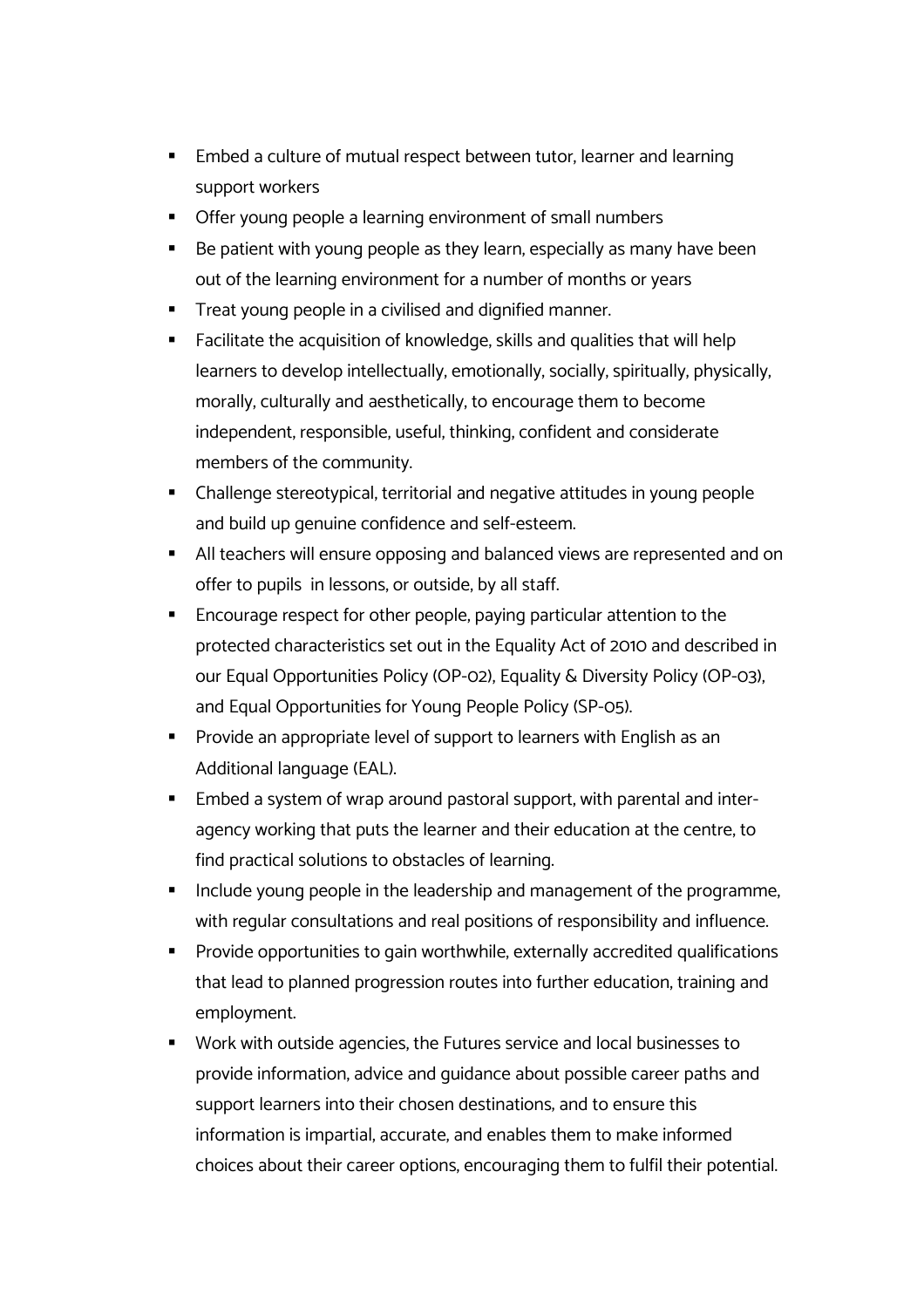Prepare pupils for the opportunities, responsibilities and experiences of life in British society.

Learners who are referred to us will be encouraged and empowered to learn in a supportive atmosphere and gain:

- § Numeracy, Literacy and ICT skills that are taught both independently and embedded into other subjects to ensure that they have a platform of personal key skills from which to build a future on, and one that will enable them to function effectively in the world
- Employability skills taught as a level one award or certificate in Occupational Studies, at a level appropriate to them. These skills are aimed to give young people the basic skills they need to achieve and interact successfully in the workplace.
- § A full foundation-learning package by studying a level 2 award in Nutrition and Health that enables and encourages them to recognise and take seriously health choices regarding their diet, coupled with the chance to gain the knowledge to support effective progression routes towards health and catering courses and careers. Learners on this course may also have the chance to experience working on our allotment garden, alongside park rangers from Nottingham City Council.
- The chance to play sport at local venues, undertake physical activities in our gym, or take part in outdoor activities and trips based on curriculum studies.
- Creative experiences and accreditations are to be found in art, cooking and gaming, taught by experienced and qualified tutors in the relevant media.
- PSHE and PSD from our experienced life-skills tutors, mixing issues and subjects as broad as communication skills, with substance mis-use, sexual health or remembrance day and the holocaust, bringing a balance to learning, and embedding an experience of wider humanity subjects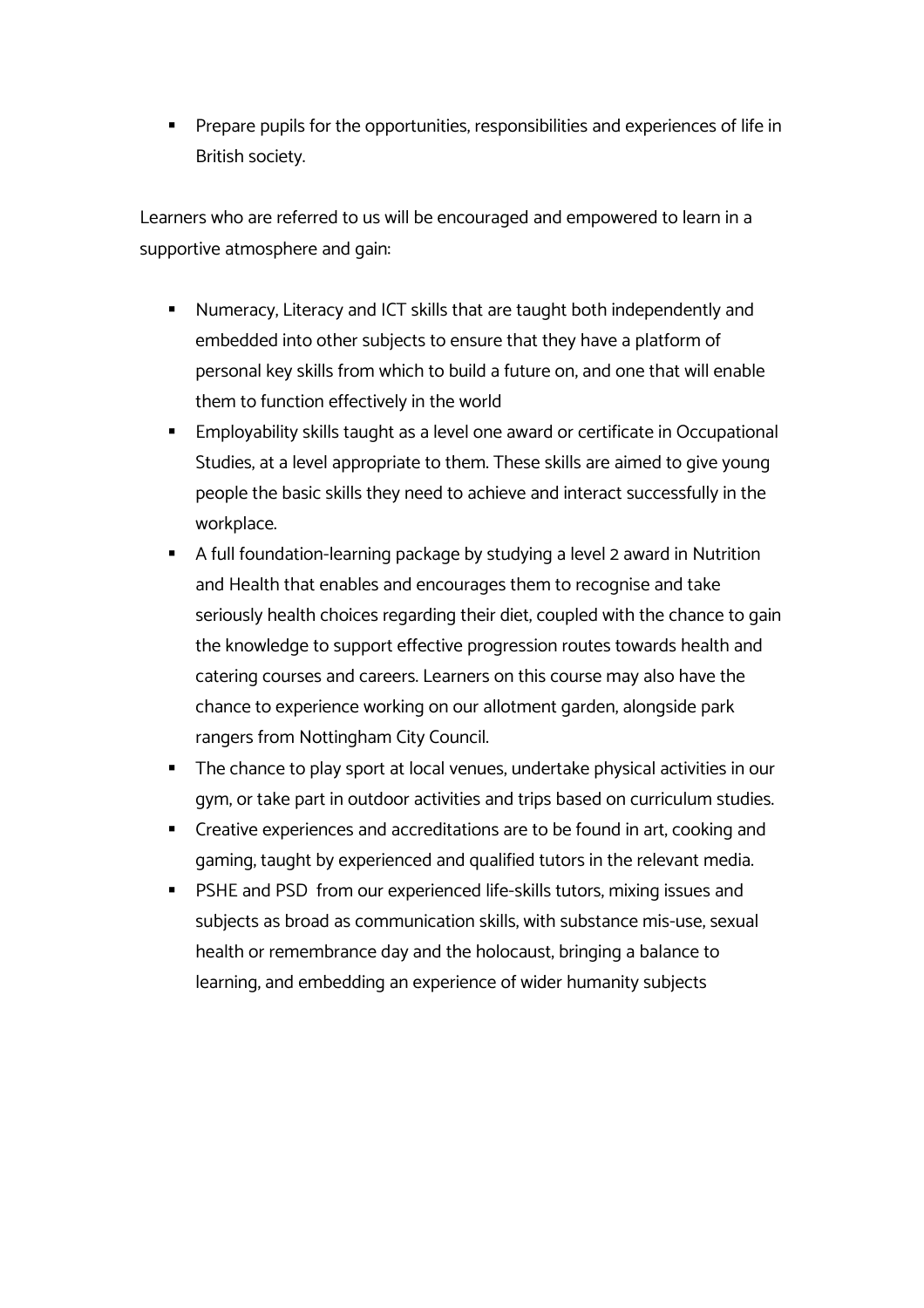#### **Assessment**

We will:

- § Provide a "baseline" assessment using at least one of the "key skills builder" online skills assessment, a series of assessed skills tasks and tutor observations, depending on the subject taught
- Expect to receive shared information from referral forms from referring agencies or statements of special need etc.
- Develop individual learning plans showing clear measurable objectives with strategies and success criteria.
- **■** Involve learners in target setting and hold regular reviews (as schedule).
- Maintain records of achievement in all areas of study and generate reports to interested bodies. This will include at minimum an annual written report of each pupil's progress and attainment in the main subject areas taught, provided to the parents/carers of that pupil.
- § Share information on student progress regularly as a staff team to ensure a consistent approach to teaching and learning.
- Alert other members of staff of any issues concerning a learner that may affect their progress or behaviour within the provision.
- Carry out assessments for awarding bodies according to their criteria and procedures and update student records accordingly.
- Take part in training for this role and liaise with external verifiers on a regular basis.
- Communicate with awarding bodies to certificate learners and provide a summative record of achievement for leavers.
- Provide training to some staff members to become internal verifiers who will ensure that our assessment procedures are meeting the standards set by awarding bodies
- Implement appropriate examination conditions and requirements as set down by the accrediting bodies, and welcome external verifiers and moderators to undertake their spot checks as required.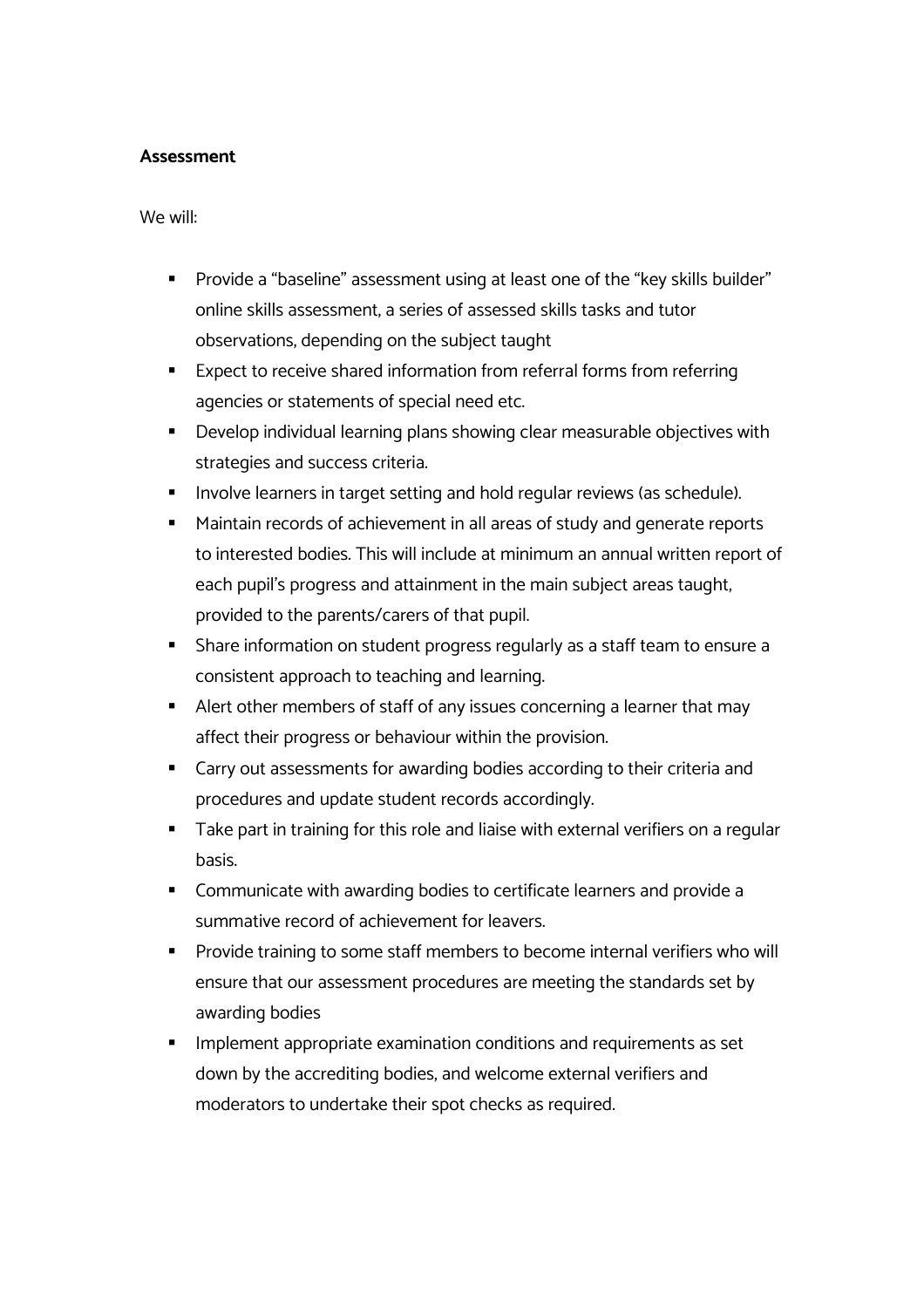#### **Examinations**

Access to Assessment

- In line with our aims to promote equality of opportunity and remove barriers to inclusion, we will comply with the terms of all relevant legislation, including the Disability Discrimination Act, and with examination board agreements with regard to access arrangements and reasonable adjustments to assessment processes.
- Judging individual cases on their merits, the Examinations Officer or Project Manager will liase with examining bodies on behalf of candidates with particular needs for reasonable adjustments to be made to the assessment requirements of specific qualifications.
- Adjustments to the assessment requirements are made before an examination or assessment to enable candidates who might not otherwise be able to do so to demonstrate their attainment.
- Where appropriate, candidates will be given facilities and support to prepare portfolios that demonstrate their attainment. This could include the use of photography, video and voice recording as well as assistance in writing reports of activities.
- Adjustments to the assessment requirements must not give the candidate an unfair advantage over other candidates or undermine the validity and integrity of the qualification.
- The range of needs which are recognised for the purposes of reasonable adiustments are:

Physical difficulties Visual impairment Hearing impairment Learning difficulties Candidates whose first language is not English Candidates who require alternative accommodation

Adjustment to the assessment requirements include: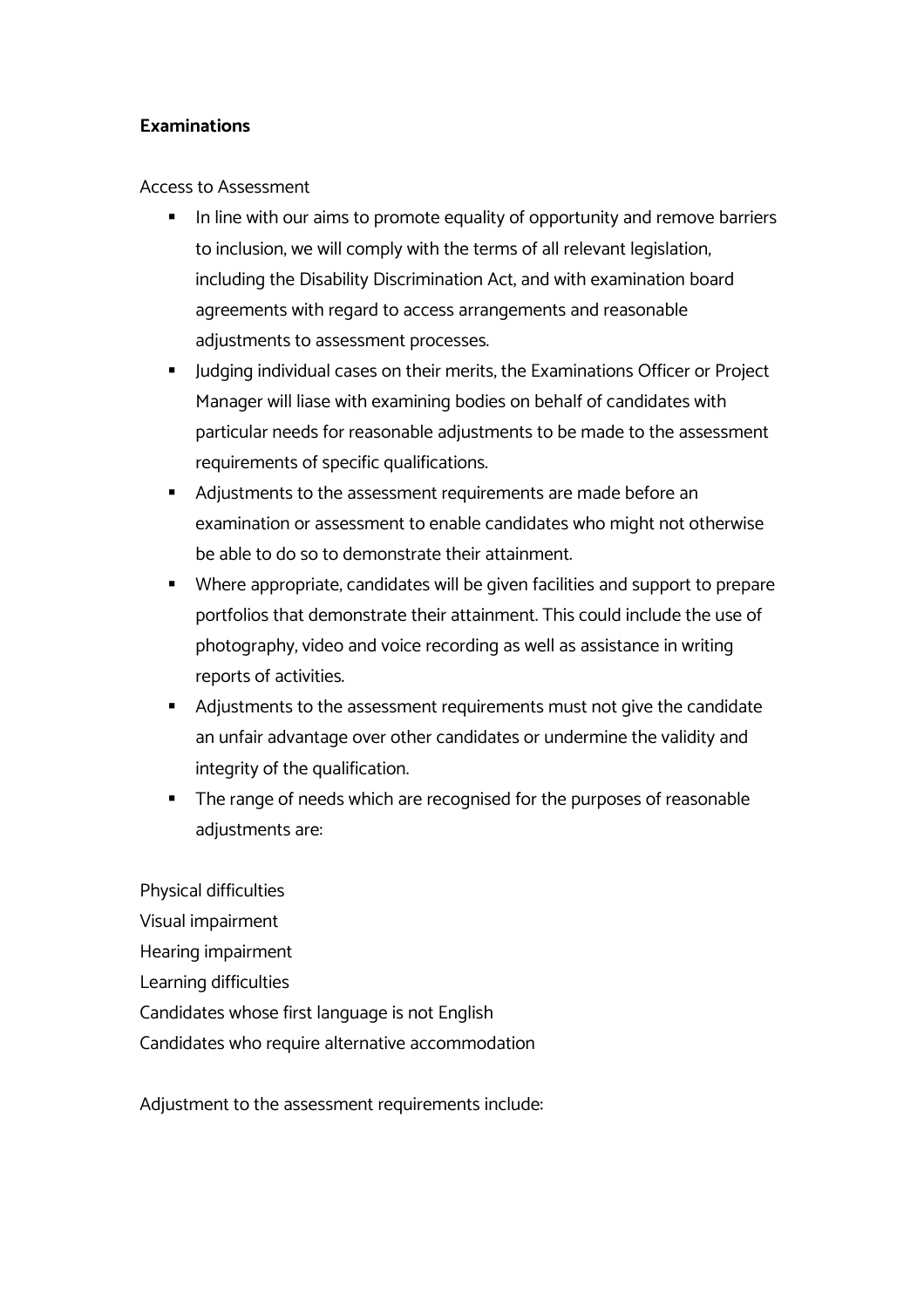- Adapted means of access to questions (e.g. modified print and Braille versions, the use of a reader, signing of questions)
- Alternative means of presenting responses (e.g. keyboard equipment, the use of an amanuensis)
- Additional time
- **EXE** Alternative accommodation arrangements
- Exemption from fulfilling particular assessment objectives

# Special Consideration Policy

We will comply with examination board agreements and procedures with regard to special consideration.

Special consideration is given following an examination or assessment to ensure that candidates who suffer temporary illness, injury or indisposition at the time of the examination or assessment are able to achieve an appropriate result for the overall qualification.

Special consideration must not give the candidate an unfair advantage over other candidates or undermine the validity and integrity of the qualification.

Only events beyond the control of the candidate are recognised for the purposes of special consideration. These include recent personal illness, accident, bereavement, serious disturbance during the examination and cases where access arrangements made before the examination or assessment proved inappropriate or inadequate. In seeking special consideration, individual cases will be judged on their merits. The Examinations Officer or Project Manager will liaise with the relevant examining boards on the behalf of candidates who are considered to require special consideration.

# **Procedure for Internal Moderation**

The Development Manager, as Head of School for the purposes of matters relating to external qualifications, is accountable for the quality assurance and management of the examinations and assessments in the centre.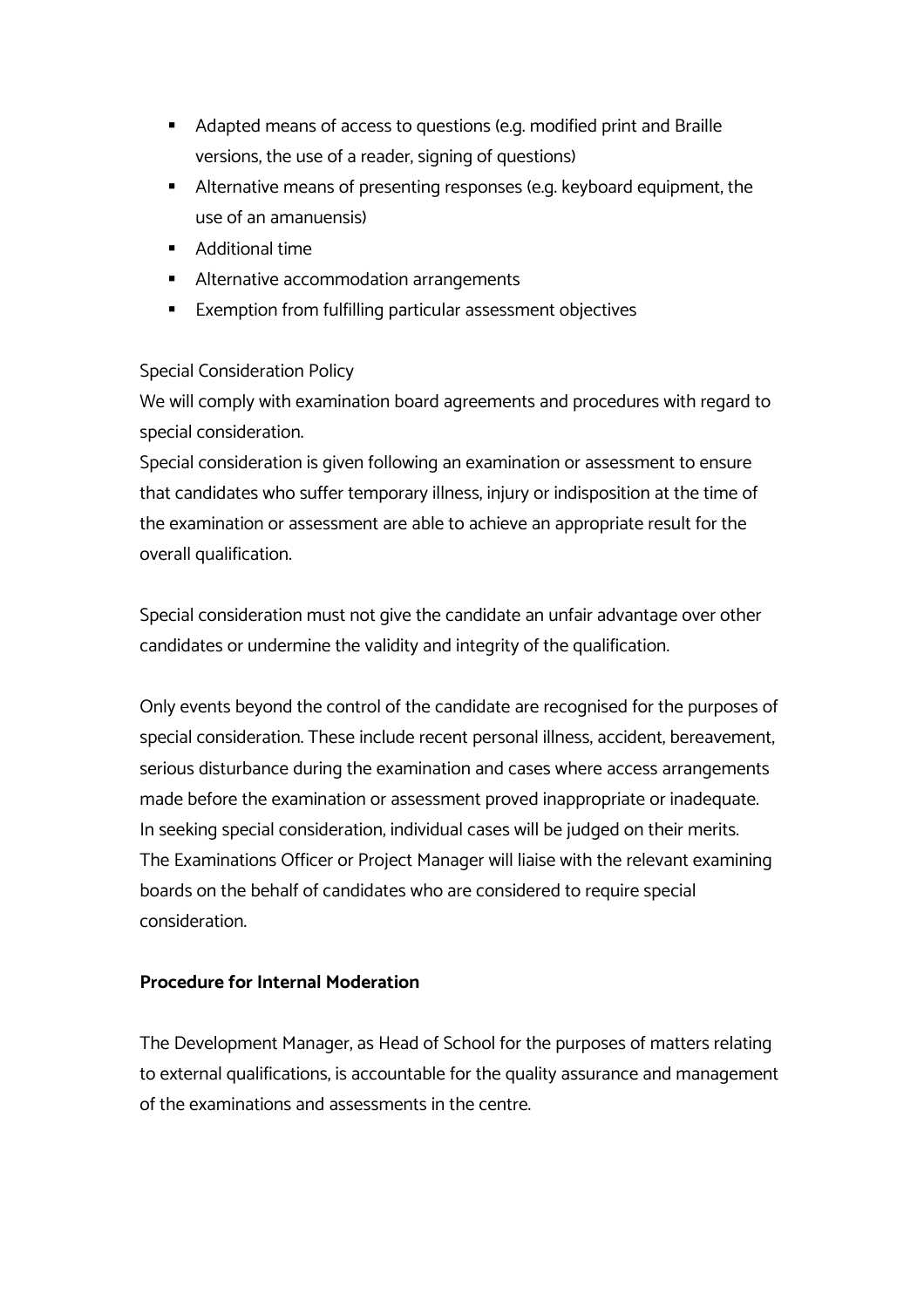The Development Manager will appoint an Examinations Officer to act on behalf of the centre in matters relating to external examinations and assessments in the centre, or may personally act as Examinations Officer if circumstances demand.

We will provide an adequate invigilation team and appropriately qualified personnel (e.g. assessors and internal verifiers) for the assessment of and standardisation of centre-assessed components.

We will ensure that all candidate data provided to examining bodies is done so in accordance with the terms of the Data Protection Act (1988) and that candidates are aware of the data provided and its purpose.

The Examinations Officer will make arrangements to receive and to issue to staff and candidates, as appropriate, all circulars, notices, statements, instructions and regulations, specifications and support materials, mark sheets, information and advice, and other materials from time to time as supplied by examining bodies.

The Examinations Officer is responsible for being aware of and complying with the requirements and regulations of individual examining bodies and arranging appropriate liaison with external verifiers.

Internal standardisation meetings will be held regularly and well in advance of any external moderation.

It is the Examination Officer's final responsibility to ensure that all paperwork and documentation pertaining to assessment is current and completed correctly.

Assessors must not internally validate their own work and a sample of each assessors work across each skill area for which they are responsible must be available for internal validation.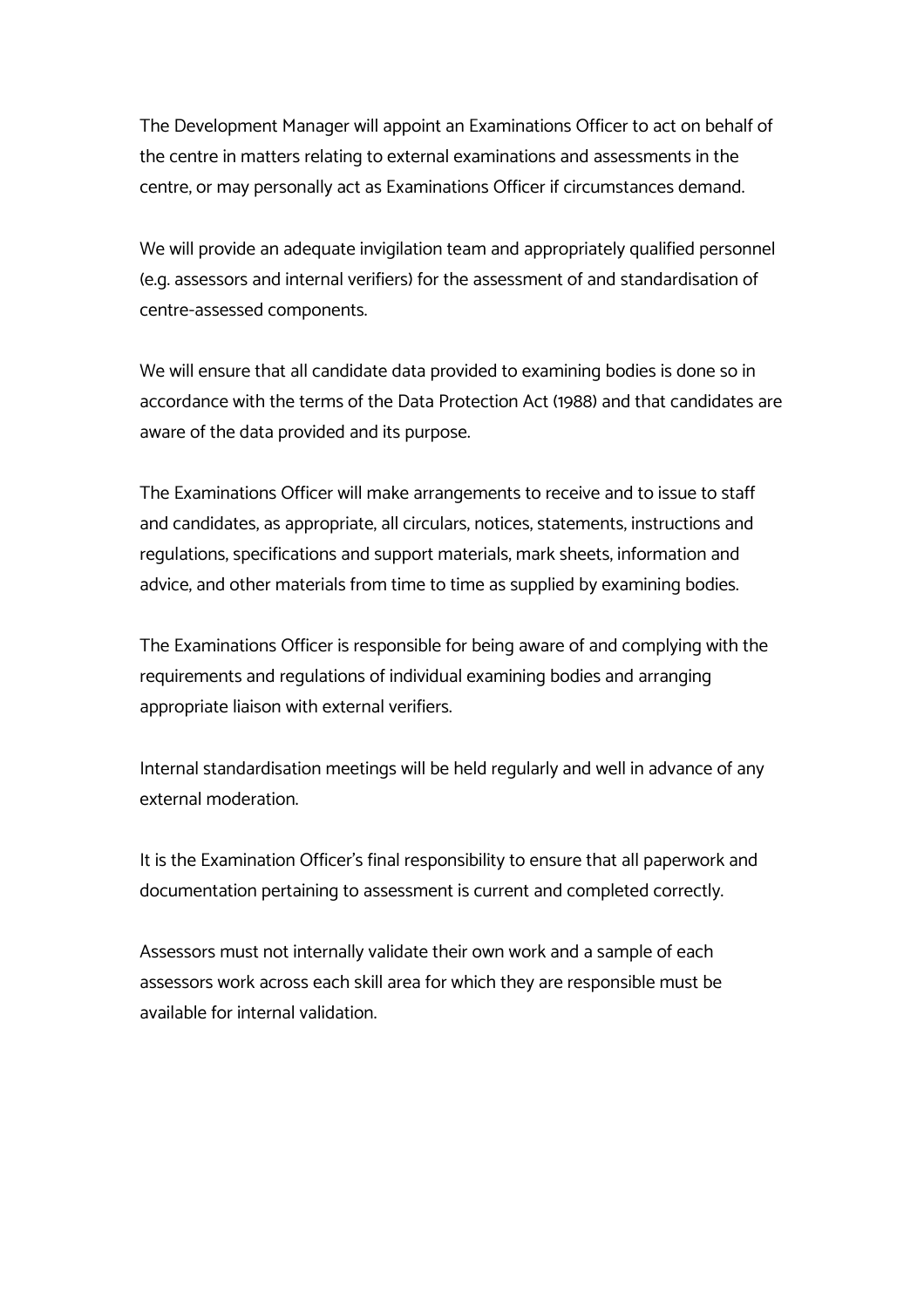# **Curriculum Plan**

Our curriculum gives pupils of compulsory school age a part time or full time education (dependent on requirements of the referring agency), which gives experience in the following areas of learning:

Linguistic: Through delivery of and assessment under Functional Skills English Mathematical: Through delivery of and assessment under Functional Skills **Mathematics** 

Scientific: Through delivery of and assessment under L1/2 Award in Nutrition and Health

Technological: Through the delivery of and assessment under Functional Skills ICT, and also external projects like our annual Bike Workshop Skills short course. Human and Social: Through the delivery of PSHD, PSD, Philosophy & Thinking Skills and L1 Award in Occupational Studies

Physical: Through encouragement to participate in two hours of week of physical activity including outdoor adventurous activities, sports and gym access. Aesthetic and Creative: Through the delivery of Art and Gaming subjects, cooking vocational studies, and music/radio production short courses.

These programmes are detailed below:

# **Subject Areas**

All young people attending the provision on a full time basis will be expected to study all of the following area.. More detail is given on each of the following subjects shortly. The curriculum described below is broad and we believe that it is a wellbalanced mix of the core functional skills required in work and social life, alongside a more fun and enjoyable programme of learning that is experiential and balances the more traditional learning. It does not include a traditional science. In our experience young people who are in the position of needing an alternative education programme, are at that point as they are not able to cope with the full demands of a formal education and curriculum. Science is a subject that we believe whilst very valid and of vital importance to humans and our understanding of ourselves, the world and beyond, it is not a subject that will be of benefit to the lives of many of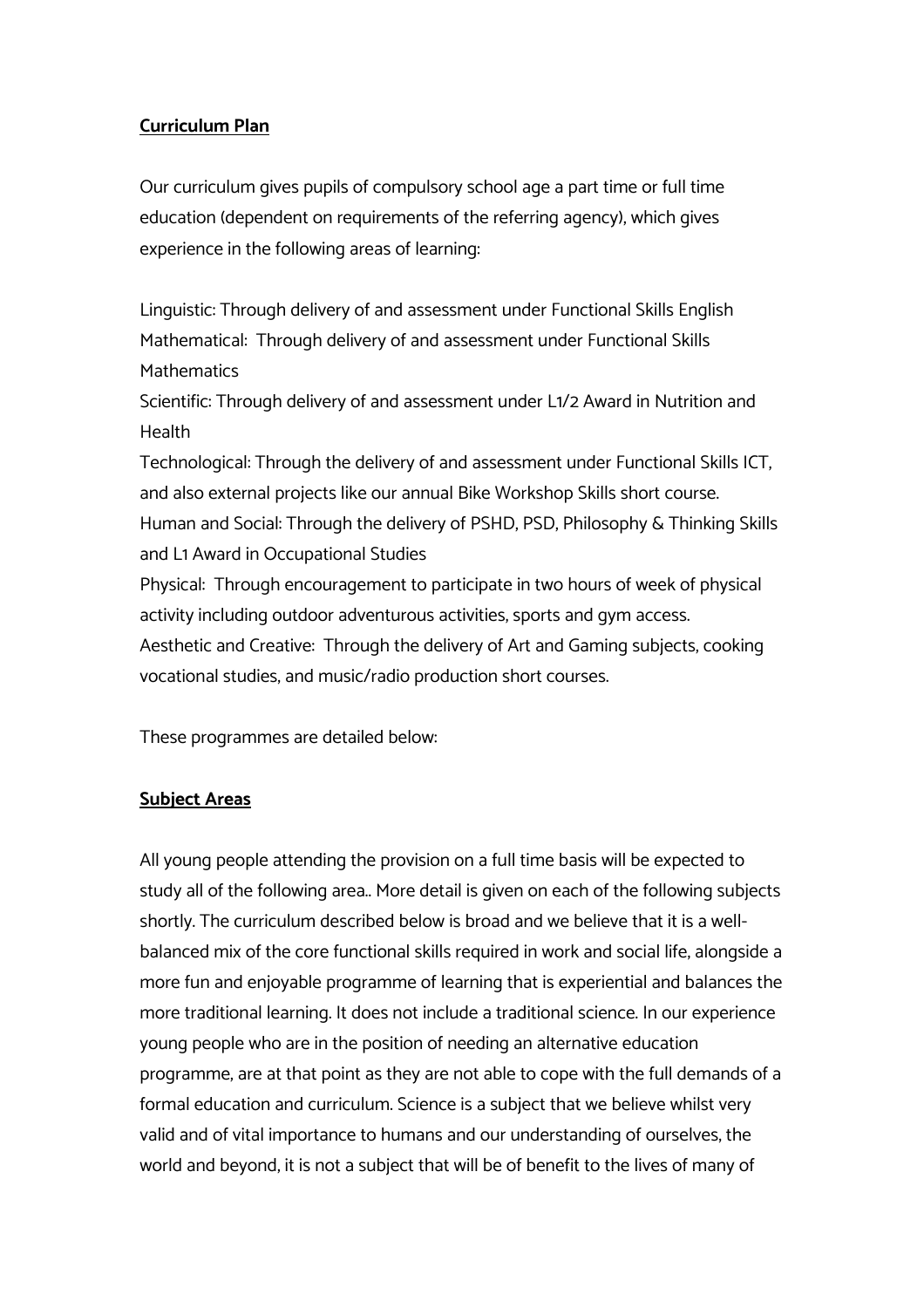the young people we meet. The Environmental Science programme that we deliver contains elements of Biology and Geography, however is rooted much more in the young people's understanding of their immediate environment and understanding.

#### **English, Maths and I.C.T (Linguistic, Mathematical and Technological)**

This area of curriculum currently follows the Functional Skills programme, using the NCFE or NOCN exam boards. We assess each learner's individual ability as they are referred onto the programme, and compare this with the data received from schools before eventually pitching the level they will begin at. We do have the expectation that given the nature of the provision, and the learners we expect to have referred, most of them will be starting with a low level of academic achievement / ability, and so would be pitched at one of the Entry Levels.

We are following the developments out of the Wolf report, and should the recommended method of teaching key skills to 14 – 16's be changed, we will alter our provision accordingly. We have experience of teaching Functional skills from over the last year, and we have had past experiences of teaching the Adult Literacy and Numeracy (ALAN) online courses to groups of young people from previous years.

#### **Functional Skills**

Functional Skills in English, Maths, ICT help young people to gain the most out of life, learning and work.

These skills are learning tools that enable people;

- To apply their knowledge and understanding to everyday life.
- To engage competently and confidently with others.
- To solve problems in both familiar and unfamiliar situations.
- To develop personally and professionally as positive citizens who can actively contribute to society.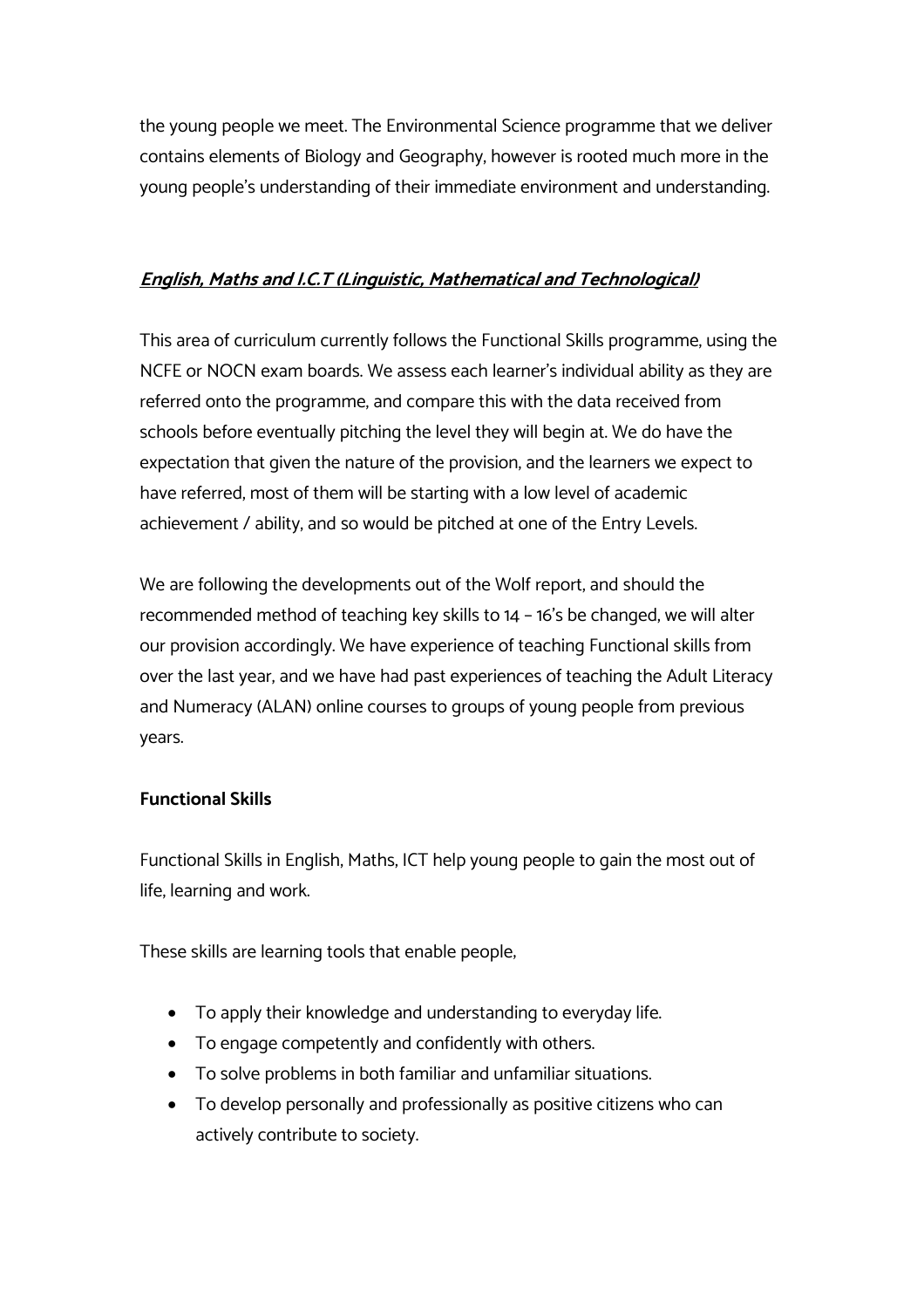Functional Skills are available at Entry Level 1, Entry Level 2, Entry Level 3, Level 1, Level 2. At each level of the qualification, these subsume the previous levels' skill standards coverage and range, supporting a progression; based suite of skills qualifications.

Functional Skills in **English** has 3 components; Reading; defined as the independent decoding and understanding of written language and text in a purposeful context.

Writing; defined as the independent construction of written text to communicate in a purposeful context.

Speaking, listening and communication; defined as non-written communication, conducted face to face.

Functional Skills in **mathematics** requires learners to use maths in ways that make them effective and involved as citizens, to operate confidently in life, and to work in a wide range of contexts.

Functional Skills in **ICT** requires learners to use technology in ways that make them effective and involved citizens.

At RISE we plan and facilitate interesting and absorbing sessions in English, maths and ICT. We have small groups (5-8 learners) and sufficient staffing levels to provide 1:1 support. The sessions are interactive and take into account learners at different levels within each group; this means that no learners are 'left behind'. The learners are encouraged to ask for assistance until they have grasped new topics and understand information fully.

Functional Skills qualifications successfully embed new skills for learners, which are useful in adulthood and provide a solid foundation for further learning.

# **Level 2 Award in Nutrition and Health (Scientific)**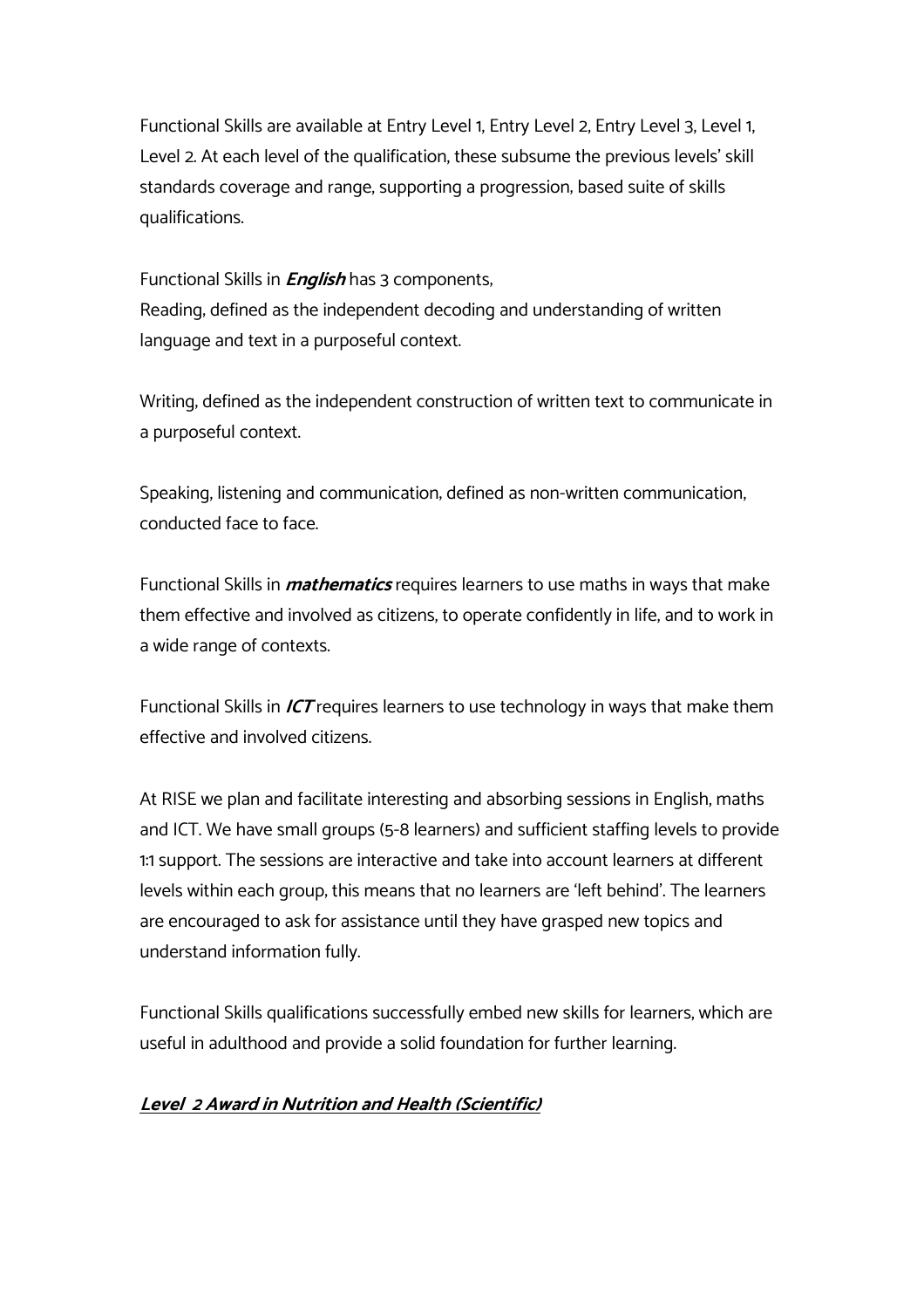The NCFE Nutrition and Health qualification, available to pre-16 learners and above, explores the principles of healthy eating, encourages learners to consider the nutritional needs of a variety of individuals and use food and nutritional information to plan a healthy diet.

#### Course outline

This course is designed for those who wish to develop their understanding of the principles of healthy eating and the role of food in maintaining health. There has never been such a wide range of food available to us. This course will provide the knowledge to make informed lifestyle choices in relation to diet.

#### Course content

The course consists of three units: Unit 1: Explore principles of healthy eating Unit 2: Consider nutritional needs of a variety of individuals Unit 3: Use food and nutrition information to plan a healthy diet Progression opportunities Having completed this course, learners may want to consider further study in diet and nutrition, such as NVQs. Alternatively, they may wish to consider qualifications around catering, food science or sport and exercise.

# **L1 Award or Certificate in Occupational Studies (Human and Social)**

These qualifications are designed for a wide variety of learners including: learners with special needs, learning difficulties or particular learning requirements; full-time and part-time students; those who are long-term unemployed; pre-16 students in compulsory education; individuals in employment looking for a career change; individuals facing redundancy.

These qualifications aim to:

- provide an introduction to the world of work
- develop learners' confidence and motivation
- develop communication skills and job search techniques
- assist learners in their awareness of opportunities available in employment
- raise awareness of progression opportunities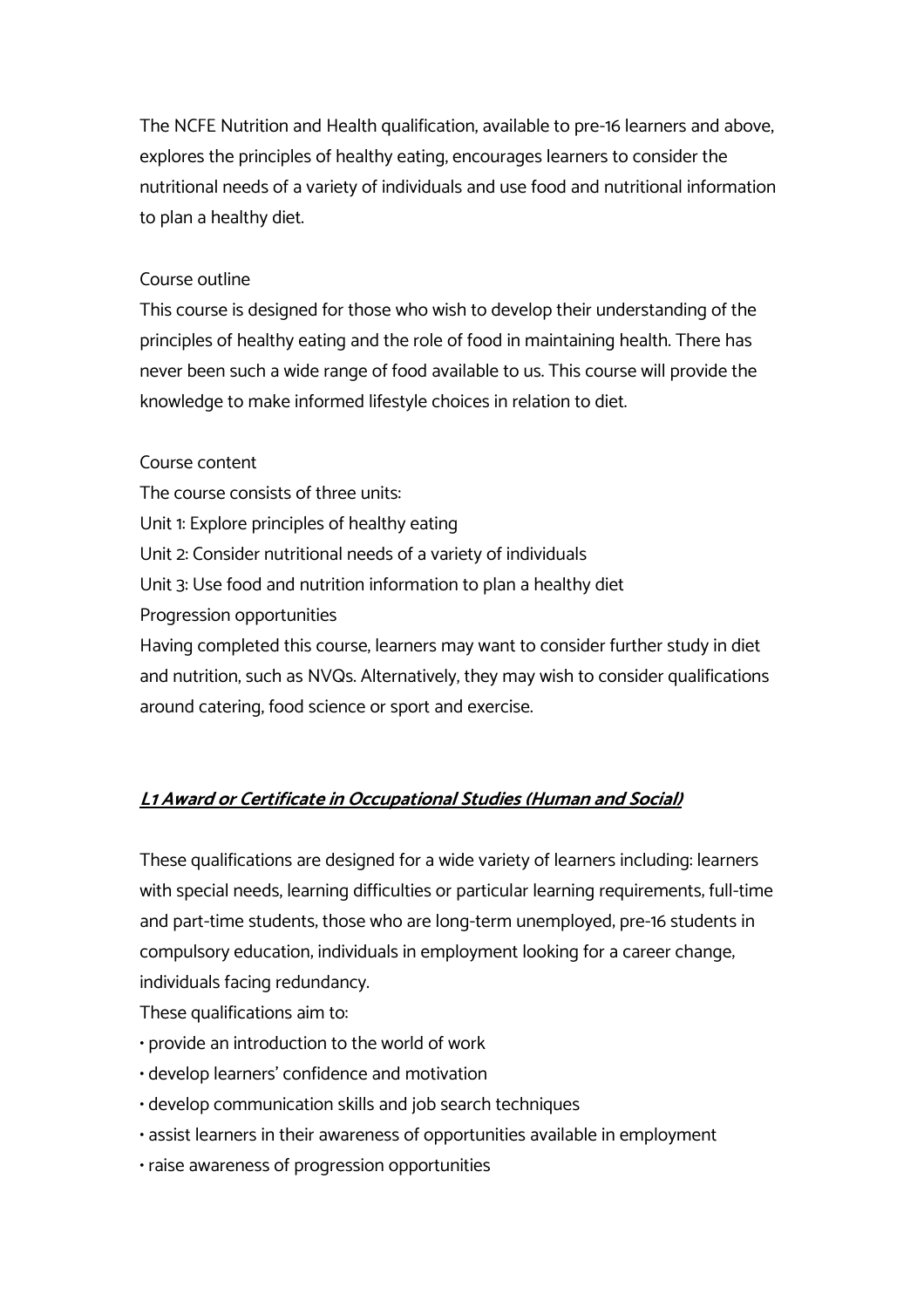• highlight where learning opportunities

# **PSD (Human and Social)**

We believe that PSHE carries a large amount of significance to the learners, as a lot of emphasis in our provision is placed on the personal and social developments – life-skills – that we are trying to instil in the learners. This means that PSHE is brought into much of the curriculum that we are offering young people, however we also dedicate some time to it as a stand-alone subject. Within it, we will be studying a programme of learning around the SEAL programme, as well as a Key Stage 3 package around money and personal finance. It will also include independent living, healthy eating and cookery, all of which can be accredited through the Step Up qualification.

# **Sports (physical)**

We aim to offer young people a very flexible and informal sports programme, having a gym in the centre, and being based close to city open public park areas, which we are able to use freely. We have a member of staff who is qualified at Higher Sports Leader Award level, and one with a degree in Sports Science. All of these can be used according to how the young people want to spend their sports period. The sports period is then linked to the cooking and healthy eating programme.

# **Environmental Science (scientific)**

Today it is all too easy for youngsters, with all the high-tech media distractions of the **virtual** world confronting them, to completely lose touch with the **real** world – the fascinating nature and wildlife, which surrounds us, and which we are all an integral part of. Working closely with Outdoor Education contacts, we aim to raise awareness of our natural surroundings and engage young people in our fascinating environment through activities to challenge attitudes and perspectives and which are linked to the KS3 and 4 Science National Curriculum. These activities involve observational, handling, recording, reasoning, communications and interpersonal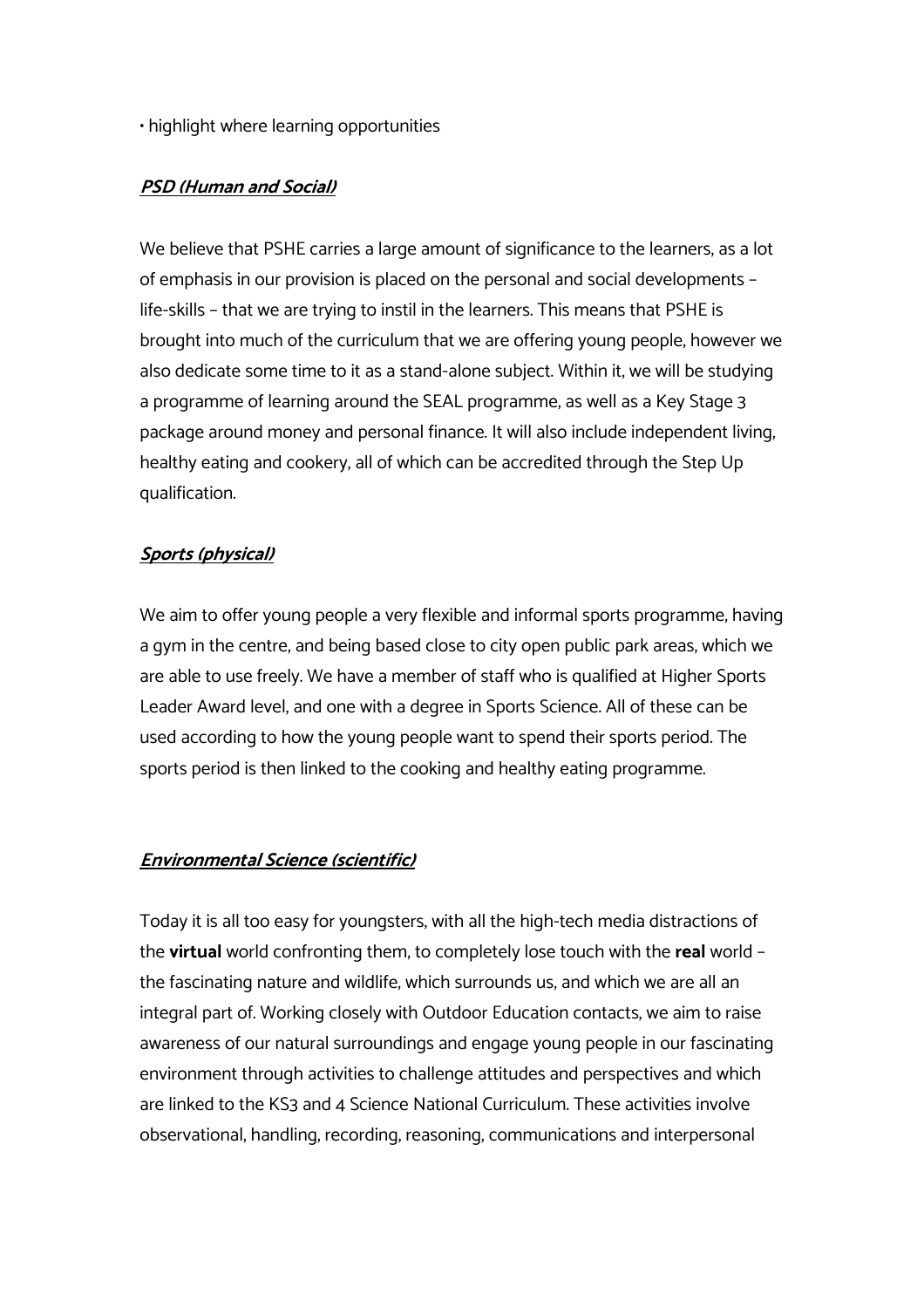skills and through introducing the youngsters to a wide range of outdoors habitats, build self-esteem and confidence.

#### **Accredited Learning and the Measure of Success**

We understand the importance for all students to leave the provision having achieved a variety of qualifications alongside enjoying a positive experience of education. As such we ensure that all students are registered to sit some form of accredited learning that carries the validity of the Section 96 qualifications list. All young people will take part in English and Maths and ICT in Functional Skills, being initially assessed and placed at a Level appropriate to them, and then taught and challenged to learn and push themselves to develop their learning and achieve at levels up to Level 2. We do not imagine that many, if any at all of the young people referred to us will be coming in already capable of level 1 or 2 work. We do hope, however, that young people who are with us for a sustained period will be able to demonstrate learning and knowledge gain in Maths and English and leave us having achieved these subjects.

We also understand that we will be measured on the success of the students. Our measurement of success can be on achieving a behavioural turn-around, on improvements in attendance and punctuality, on the development of soft skills (measured through learning plans and behavioural targets within leaner agreements and through a process of self-evaluation by the students). However, the main measure for our success will be on the value of accreditations gained by students, and on their progress into further educational provision. We will ensure, therefore, that all students are learning, progressing and able to achieve, are working at realistic levels and able to achieve realistic goals. Learners will be entered for exams in Maths, English and ICT, as well as for accreditation in Step-up Award, and other course work based programmes of learning from the Section 96 of qualifications.

# **Post 16**

The Post 16 offer will include vocational and motivational elements to engaging in learning and developing skills to progress into employment through the Training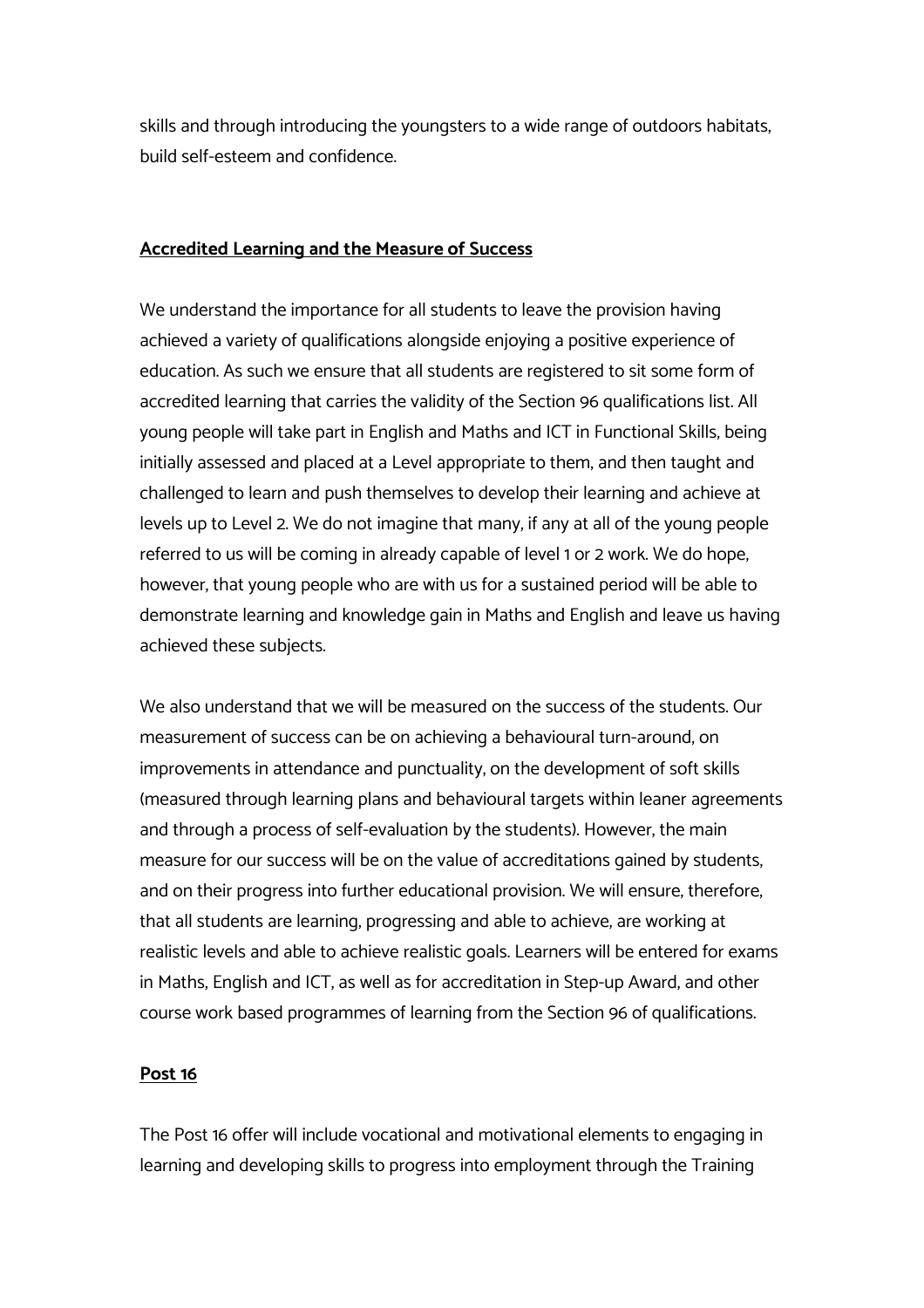Skills Development Team. The programme will operate within a common framework of engagement, assessment, delivery and progression. Connexions will provide enhanced support at the referral stage and throughout the individual's time on the project. The programme will demonstrate that they have progression opportunities in place. The activity to engage, retain and progress the young person will be specific to each individual recruited. Experience has shown that the "one size fits all" approach is not appropriate for this client group. The programmes adopt a personal, flexible and individualised approach to learning. Training will be qualification based (QCF) wherever possible and where possible will be accredited provision.

#### **Organisation of Learning**

#### **Provision length**

Our full-time provision is based upon 25 hours a week for Year 10-11 pupils. Our part-time provision is based upon a minimum of 2 hours for any pupils in Years 9 – 11 who require specific study or support in a particular area of their education, but will remain in their home school for their primary source of education.

#### **Term dates**

As our provision will be based in the City of Nottingham education authority, we will be following the school term dates as set by the authority. We are doing this to ensure that we are working as closely as we can with the other schools in the local authority. Where this differs vastly, for example where we are seeking to work with an academy which is following a different series of term dates, we will seek to work as closely as we can with each referring agency.

#### **Full time vs. Part time Provision**

Schools will be able to refer students to us on a full time or part time basis. Any part time referrals will be made according to the specific area of the timetable that the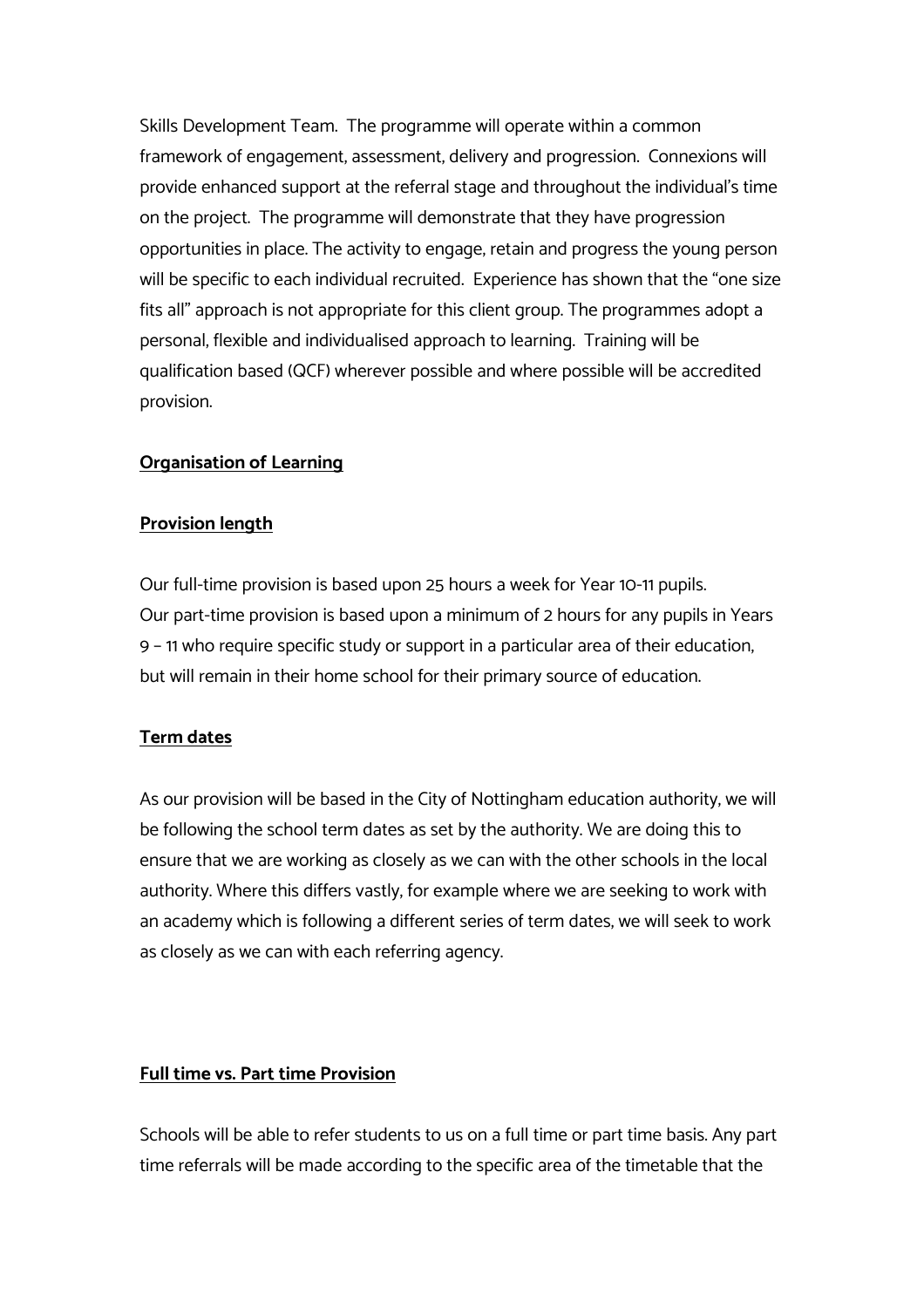school wants the student to take part in, and whilst we will try to be flexible to accommodate as many students as possible, schools wishing to refer part time students to us will also have to exercise a degree of flexibility in order to do so. Our resources will be finite, so to be able to offer a student a maths programme when the maths tutor is not timetabled in school will not be an efficient way to run the programme. Structured short placements will also be possible, according to the needs of the young person, and what it is that the referring agency wants for each individual.

#### **Personal Support**

All students on roll with us will be allocated to a member of staff who will act as their tutor. This may be a member of either the teaching or support staff. This person will ensure that the young person is attending provision, provide 1-2-1 support for the student, have regular tutorials with them, work with them to develop their individual learning plan, and act as the first point of call in any contact or dialogue between us, the young person's family and the referring agency. All staff with an allocation of learners will meet on a regular basis with the Programme Leader, who will ensure that all paperwork is correctly filled out, and all learners are being supported. This will also be the forum for any concerns about the learners' targets, behaviour or wellbeing can be aired. The personal tutor will also act as a representative for the agency should a CAF be implemented.

#### **The School Day**

The day begins between 9am and 9.30am where learners are encouraged to come in for a hot drink and settle down before launching into the day's learning. This, and other times of the day such as break times, are apparently informal but are recognised by the staff team as valuable teaching opportunities where high quality interactions and interventions can take place.

School hours are spread over 5 days for full time learners, between the hours of 9.30am and 3pm. We have developed a pattern of frequent short comfort breaks to acknowledge that any learner struggles to apply concentration for extended periods. Tuition hours are split with functional skills taking a central role and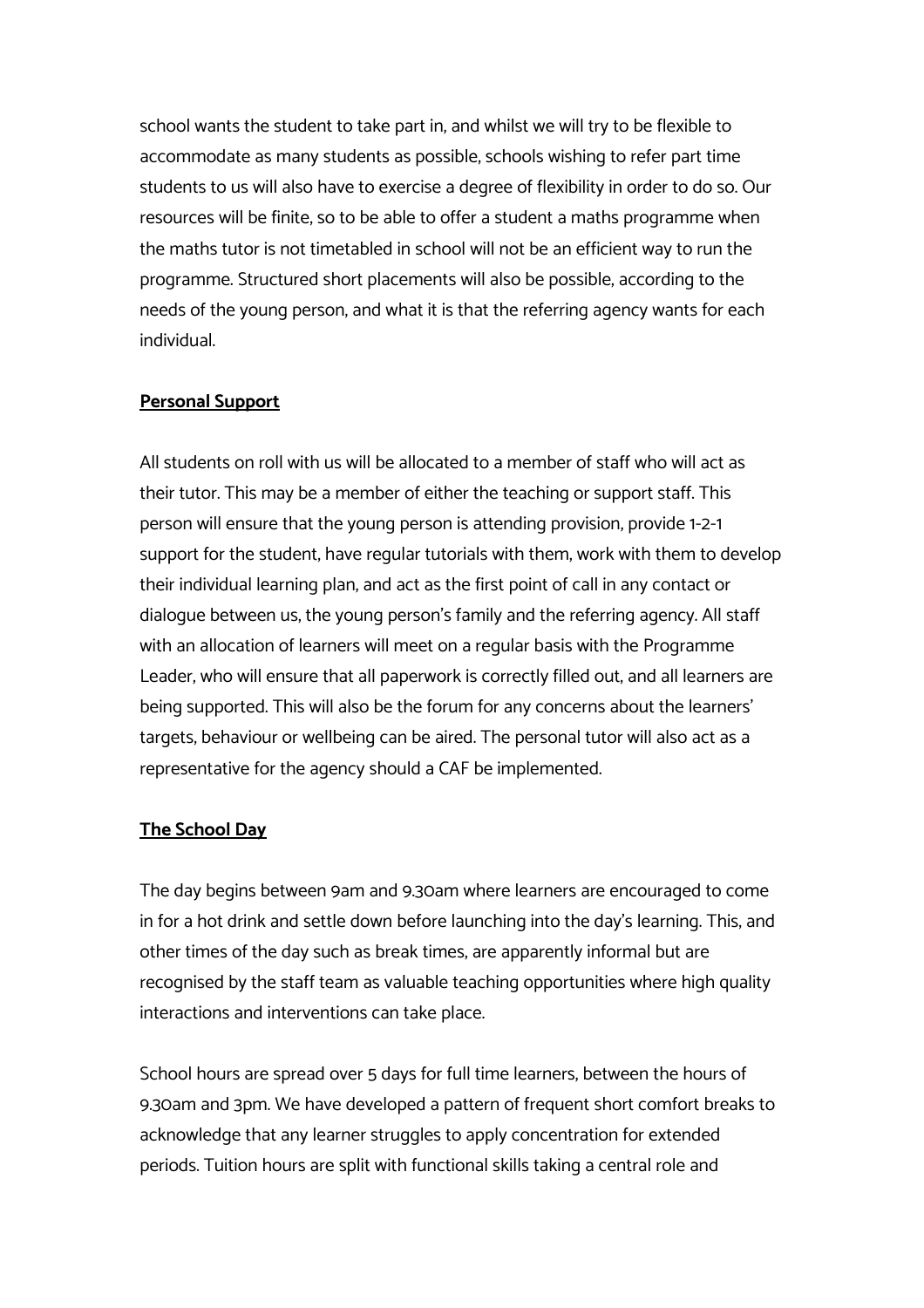majority time of 12 hours per week, balanced with employability, nutrition and health, and the wider experiential courses taken by learners.

Part time learners will either attend part weeks, patterned in such a way to ensure they are able to receive full accreditation in the subjects or areas preferred by the referring agency.

Our school day is structured to run Monday – Friday, 9:00am – 3:50pm, with half an hour for breakfast club (optional) and half hour lunch in the middle of the day. Part time students will have the opportunity to take part in selected elements of the full time timetable.

Students will be expected to arrive at the provision, ready to start work at 9.30am, or before 9:20 if they wish to take advantage of breakfast club.

The first half an hour 9:00-9:30 is an optional extra as we recognise that many learners who are referred to alternative provision may have to travel further, and are likely to have more chaotic home lives, for example, many are involved in the care of siblings or parent, and this initial half hour allows students the time to arrive and settle into the day before beginning their learning.

Given our experiences running educational provision to date, we believe in implementing a long morning incorporating learning from the statutory elements of our curriculum (Maths, English, ICT, and Level 1 Step-up) and in the afternoon provide a more relaxed programme focusing on health and wellbeing, along with the opportunity to undertake learning in digital media. This is due to our experience of young people being more willing to learn in the morning session, and prone to lapse into more disruptive frames of mind following lunchtime.

The Enrichment day is designed to give learners a day of further experiential learning, along with the chance to work on a community-based project, to link them into the local community. The expectation is that learners will work towards the Duke of Edinburgh award on this day. There will be an element of choice associated with this, from the digital media, outdoor education and life-skills programmes, as well as graphic arts, healthy lifestyles and cooking, healthy eating and sports. The